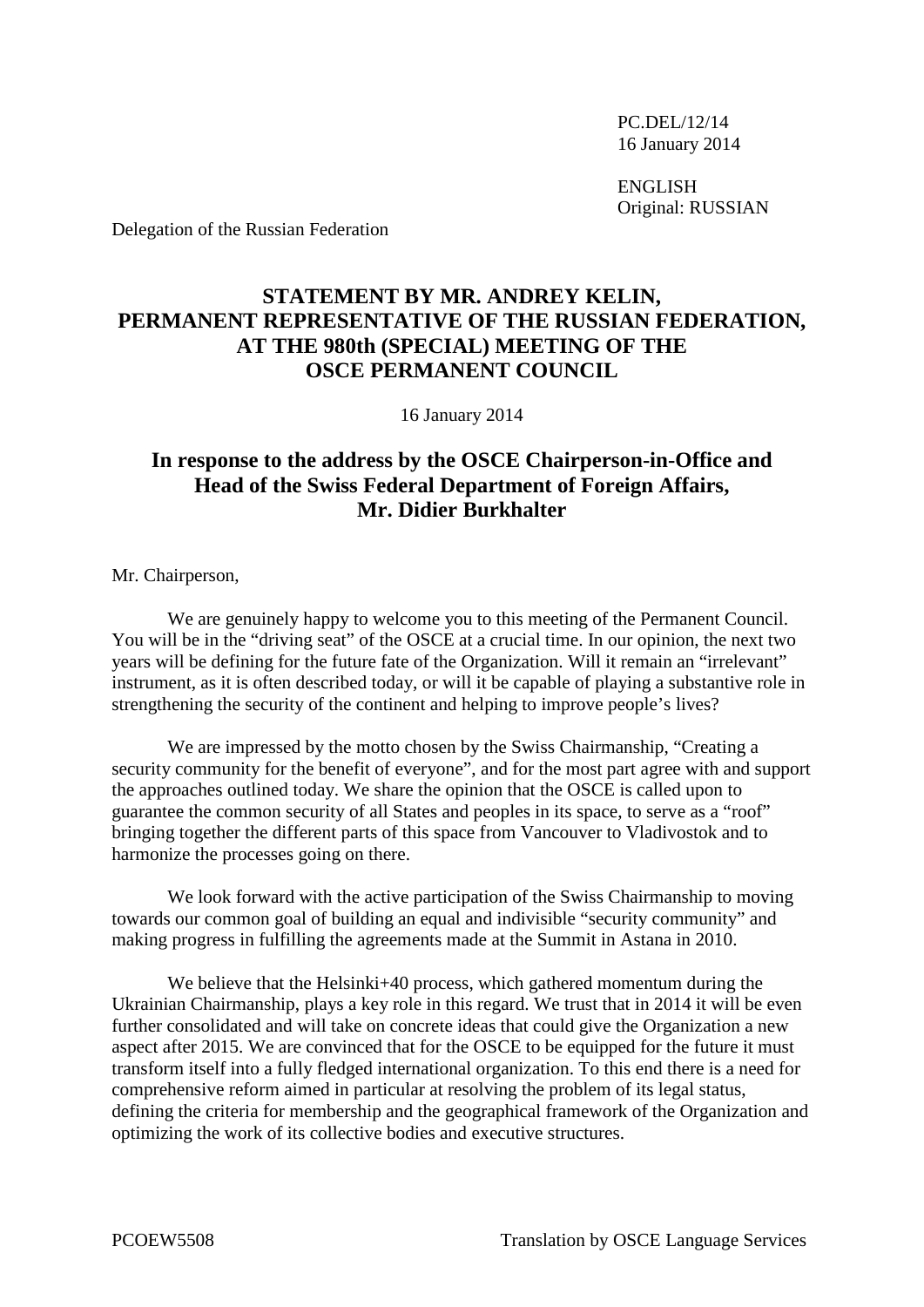The development of the OSCE must go in a direction that responds to the needs of all participating States. Its role is to bring about the removal of old conflicts and prevent the emergence of new dividing lines. We would warn against efforts to limit its work to monitoring functions. It is not worth wasting time duplicating the work of other multilateral bodies or being absorbed in following up selected United Nations Security Council resolutions or including on the agenda extraneous issues that have nothing to do with our Organization.

We welcome the approach by the Chairmanship of giving priority attention to issues with a unifying potential.

We agree with the need to strengthen confidence in the politico-military dimension in order to safeguard military stability, predictability and transparency. The negotiations on possible parameters for a future conventional arms control regime in Europe must be carried out without any preconditions and unnecessary politicization.

It is important to step up efforts to counter transnational threats, above all terrorism and illicit drug trafficking. We hope that the conferences on these issues planned for this year and the Annual Security Review Conference will produce results. The main aim in the work on information and communication technologies (ICTs) should be to implement the initial set of confidence-building measures in the use of ICTs agreed last year.

We believe that the focus by the Swiss Chairmanship on involving the Organization in the elaboration of measures to improve the preparedness of participating States to prevent natural disasters and reduce the damage caused by them is absolutely justified.

In the second OSCE basket it would be worthwhile to give thought to ways of avoiding getting bogged down in trivia and of giving the activities in the economic sphere a more systematic and strategic character aimed at harmonizing integration processes in the East and West of the continent. An "integration of integration processes" of this kind would provide an economic basis for the future common security community.

We trust that the Swiss Chairmanship, taking account of the accumulated experience, will also be able to balance its work in the human dimension and give due attention to issues of importance to all participating States. We are looking forward to real and not just cosmetic progress in the reform of the third basket.

We consider the subject of preventing torture proposed by you to be a promising one. It is highly topical, as can be seen from yesterday's reports in the media. In addition, safeguarding social, economic and cultural human rights at a time of financial and economic crisis is important today for all participating States, as is protection of the rights of children. It is important to set about preparing a commemorative Ministerial Council declaration to mark the 70th anniversary of the end of the Second World War in good time.

It would be very useful to find common ground on guaranteeing privacy, on the role of national human rights institutions, on preventing arbitrary detention of prisoners and on combating hate speech in the media, particularly as it is spread by means of information and communication technologies.